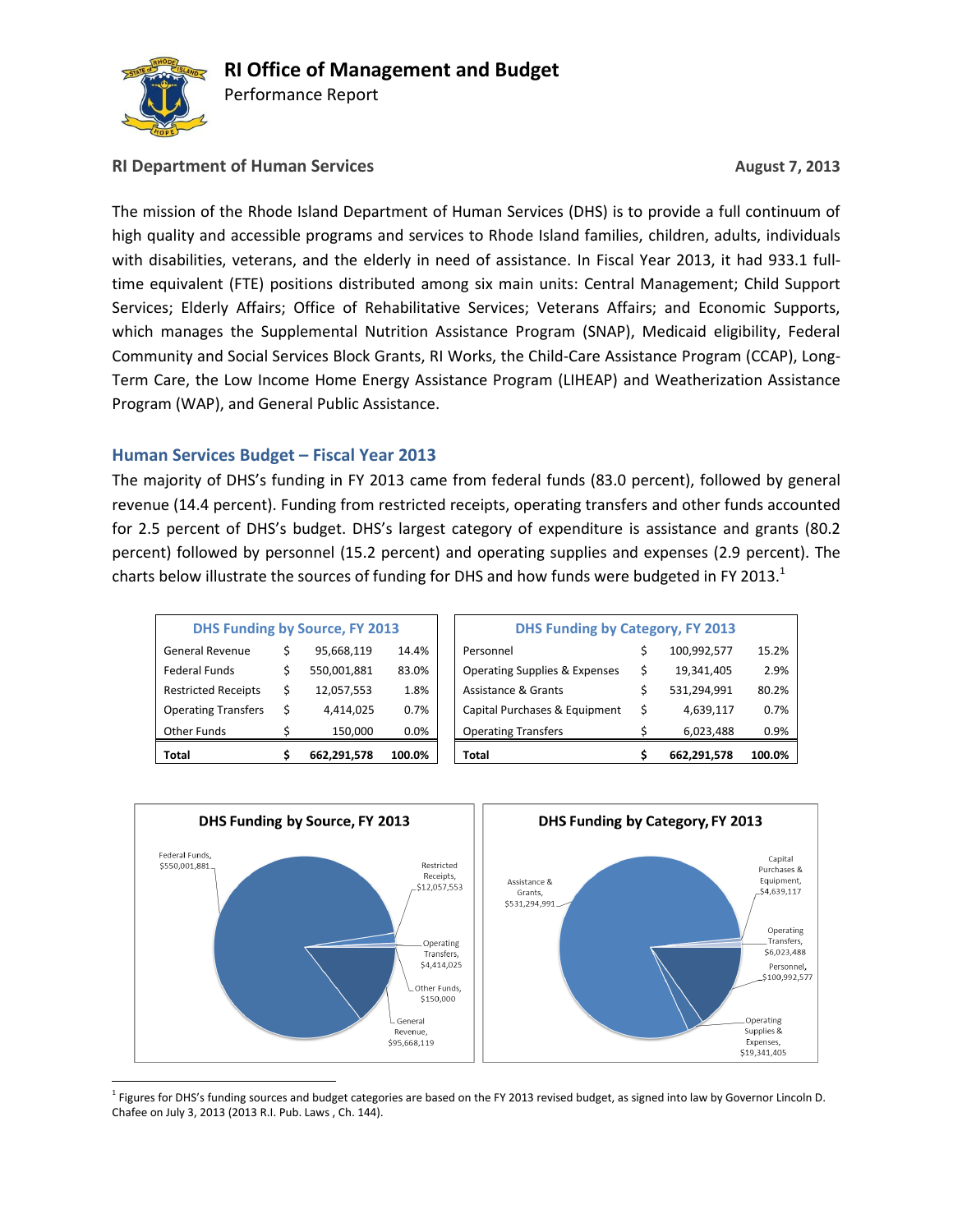# SNAP APPLICATION PROCESSING

The Supplemental Nutrition Assistance Program (SNAP) offers nutrition assistance to low-income individuals. As of April 2013, 101,117 RI households received SNAP benefits, with payments funded 100.0 percent by the federal government. In most instances, DHS must determine eligibility within 30 days of receiving an application.

Figure A: Percent of Non-Expedited Applications Processed within 30 Days



**Key Points:**

- From April 2008 to April 2013, there has been a 140.3 percent increase in the number  $\bullet$ of RI households receiving SNAP benefits.
- RI is among nine states receiving a grant from the Ford Foundation for a five-year *Work*   $\bullet$ *Support Strategies Initiative*. Some of these funds will be used to improve the effectiveness and efficiency of program eligibility determinations. Additional information is available at [http://www.urban.org/worksupport/Rhode-Island.cfm.](http://www.urban.org/worksupport/Rhode-Island.cfm)

## SNAP EXPEDITED APPLICATION PROCESSING

Individuals with very low income and assets may be eligible for expedited SNAP application processing. When an applicant qualifies for expedited service, an eligibility determination and benefit issuance must occur within seven days. About 43.0 percent of recent applications have qualified for expedited designation.

### Figure B: Percent of Expedited Applications Processed Within 7 Days



- To qualify for expedited SNAP application review, an applicant must either have income  $\bullet$ less than \$150 per month and assets of \$100 or less OR have monthly rent/mortgage and utility expenses that exceed monthly income plus liquid assets.
- DHS expects to improve the timeliness of its SNAP application processing as part of the  $\bullet$ Ford Foundation's *[Work Support Strategies Initiative](http://www.urban.org/worksupport/Rhode-Island.cfm)*.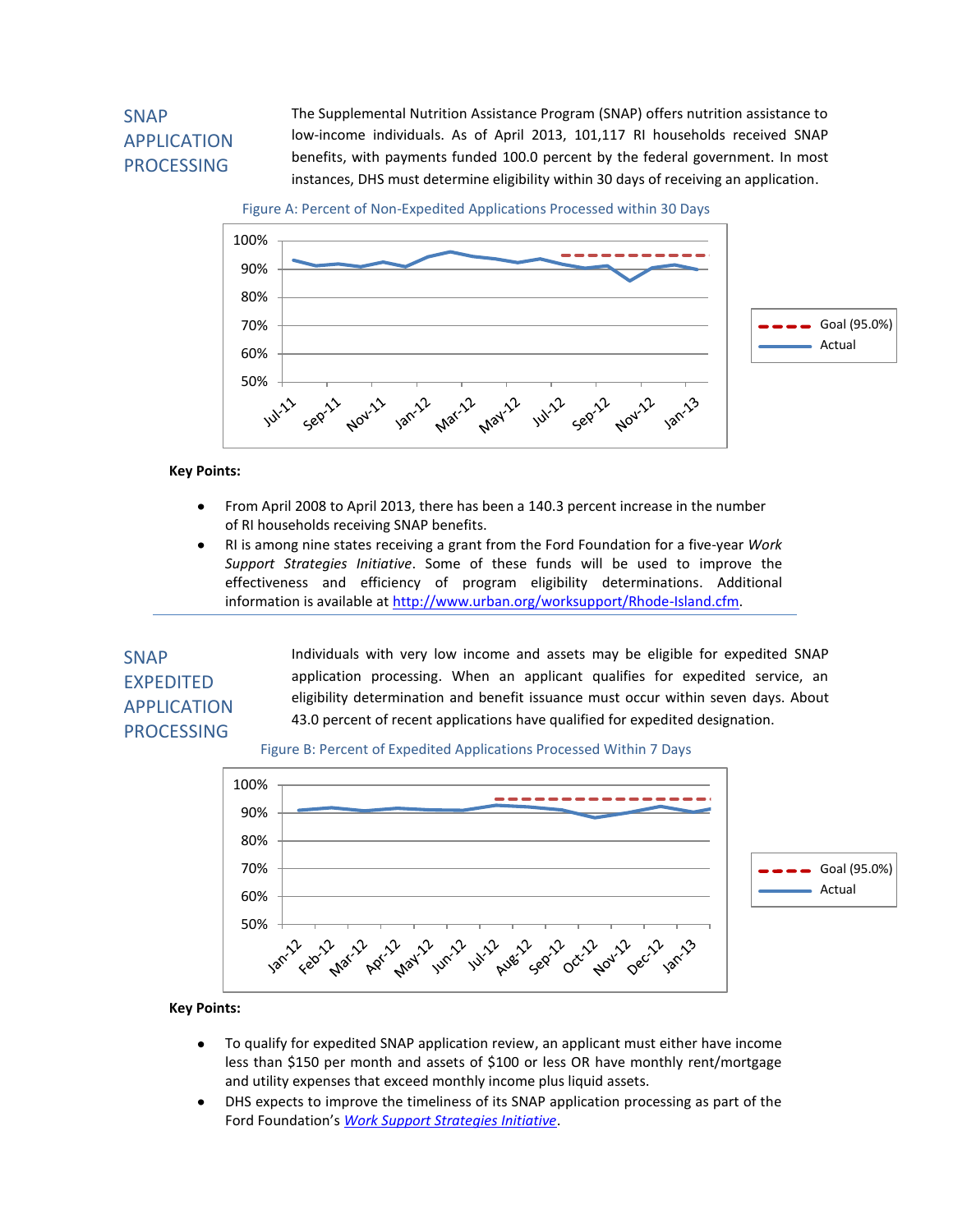# **SNAP** PAYMENT ERROR RATE

Payment accuracy must be maintained in the administration of SNAP benefits. DHS seeks to minimize payment error, which includes overpayments, underpayments, improper approvals, and negative errors (applications incorrectly denied).





#### **Key Points:**

- In Federal fiscal year 2012, DHS's error rate was more than double the national rate.  $\bullet$ Because of this high frequency of errors, a penalty of nearly \$400,000 was assessed by the U.S. Department of Agriculture. This penalty has been appealed by DHS.
- Through the *Work Support Strategies Initiative*, DHS established a new unit focused exclusively on SNAP case recertification. Document imaging, IT improvements, and streamlining the application process are expected to reduce workloads and error rates.

## GENERAL PUBLIC **ASSISTANCE APPROVALS**

The General Public Assistance (GPA) Program is available for low-income individuals 19-64 years of age that have an illness or medical condition preventing them from working. In some cases, adults awaiting a Supplemental Security Income (SSI) determination can receive GPA benefits while their eligibility review is conducted.





- $\bullet$ The GPA medical program covers primary care doctor's office or health center visits and most generic prescription medications.
- With the advent of the Affordable Care Act in January 2014, childless adults below  $\bullet$ 138% of Federal Poverty Level will be eligible for Medicaid, thereby providing access to health care services and reducing state expenditures on GPA Medical.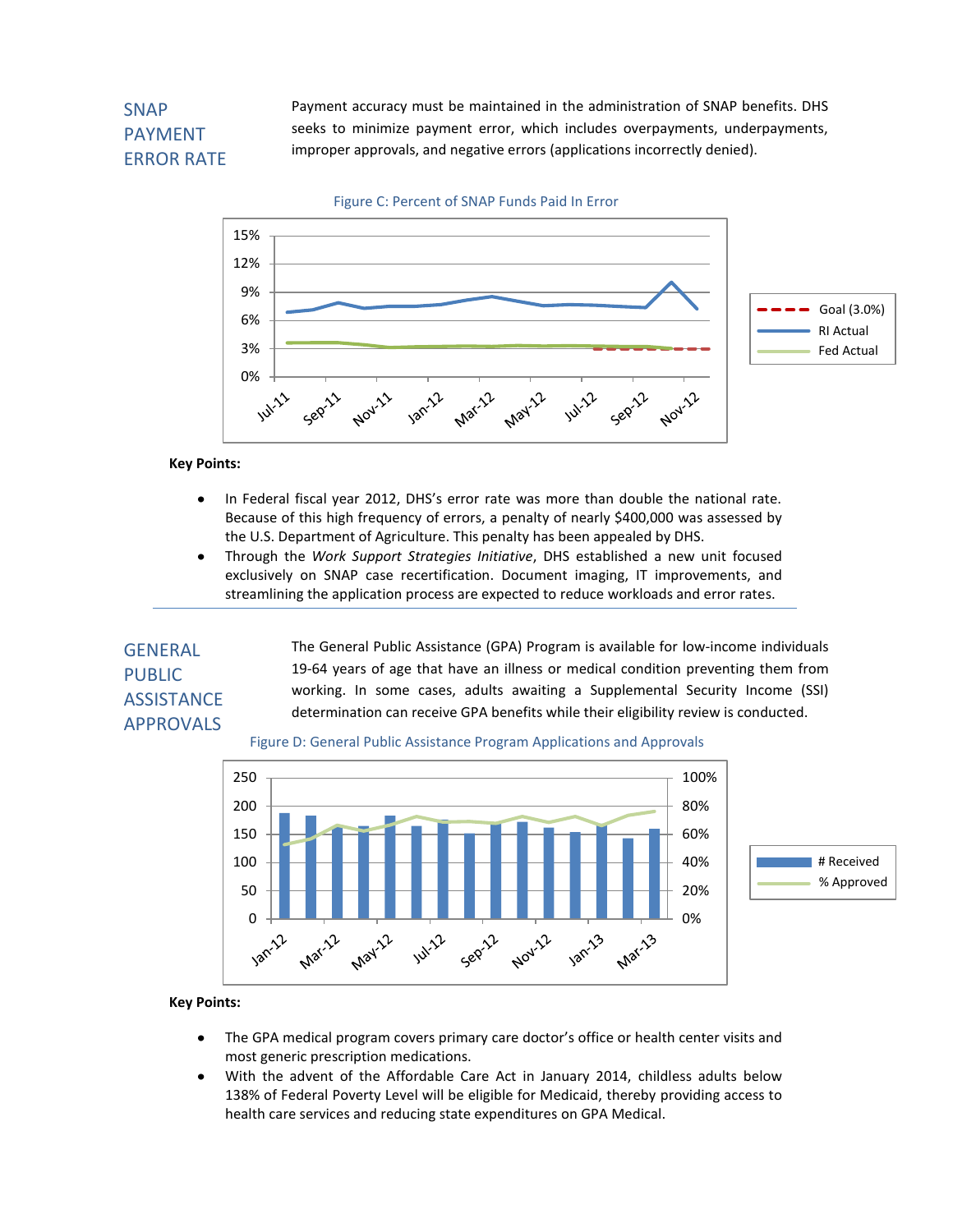# RI WORKS WORK ACTIVITY PARTICIPATION

The RI Works Program (RIW) offers temporary cash assistance, health coverage, child care assistance, job training, and job search assistance. Eligibility for the program is based on a family's income and financial resources. The program is funded by the federal Temporary Assistance to Needy Families (TANF) block grant.

Figure E: Percent of Non-Exempt Parents Fulfilling Required Activities



### **Key Points:**

- RIW parents must engage in work-related activities to maintain eligibility. Job search,  $\bullet$ employment education, or training may be considered qualifying activities.
- The federal target for overall work activity participation is 50.0 percent minus a state  $\bullet$ "caseload reduction credit" for caseload declines taking place since 2005. Because RI's caseloads have declined significantly, DHS's federal target is now 0.0 percent. DHS works to improve the effectiveness of RIW with an internal goal of 9.0 percent.

### RI WORKS FAMILES WITH EARNED INCOME

An objective of RIW is to promote financial independence for families with lowincome by promoting job preparation and gainful employment.

### Figure F: Percent of Recipient Families with Earned Income



- Earned income helps families become self-sufficient and lowers program costs. After  $\bullet$ the first \$170 of earned income, every dollar of additional income reduces cash benefits by \$0.50.
- As of December 2012, approximately 6,600 Rhode Island families were enrolled in RIW.  $\bullet$
- New initiatives in subsidized employment, on-the-job-training are underway to increase the number of participants with earned income.